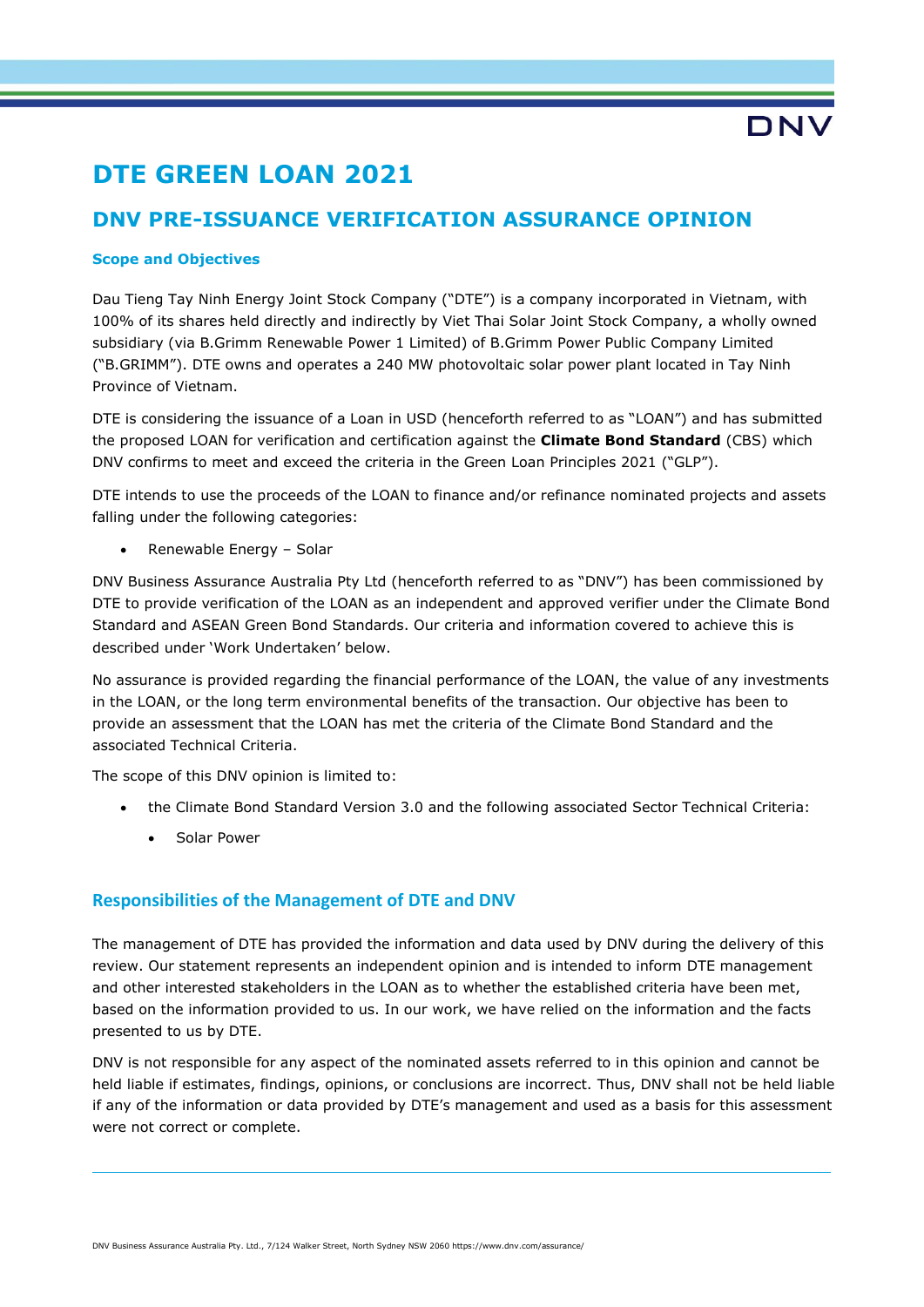#### **Page 2 of 6**



### **Basis of DNV's opinion**

DNV has conducted the verification against the CBS v3.0 and associated Sector Technical Criteria through the creation and execution of a verification protocol addressing each requirements of the CBS v3.0 and the Solar Power Criteria. The detail of areas covered in the DNV verification is summarised in Schedule 2 below.

### **Work undertaken**

Our work constituted a high-level review of the available information, based on the understanding that this information was provided to us by DTE in good faith. We have not performed an audit or other tests to check the veracity of the information provided to us. The work undertaken to form our opinion included:

- Creation and execution of a Climate Bond Standard Protocol, adapted to include the relevant Sector Technical Criteria for the LOAN nominated projects and assets, as described above and in Schedule 2 to this Opinion;
- Assessment of documentary evidence provided by DTE on the LOAN and supplemented by a high-level desktop research, onsite visit for documentation review and interviews with key personnel from the issuer DTE. These checks refer to current assessment best practices and standards methodology;
- Discussions with DTE management, and review of relevant documentation;
- Inspection of a sample of nominated project sites;
- Documentation of findings against each element of the criteria. Our opinion as detailed below is a summary of these findings.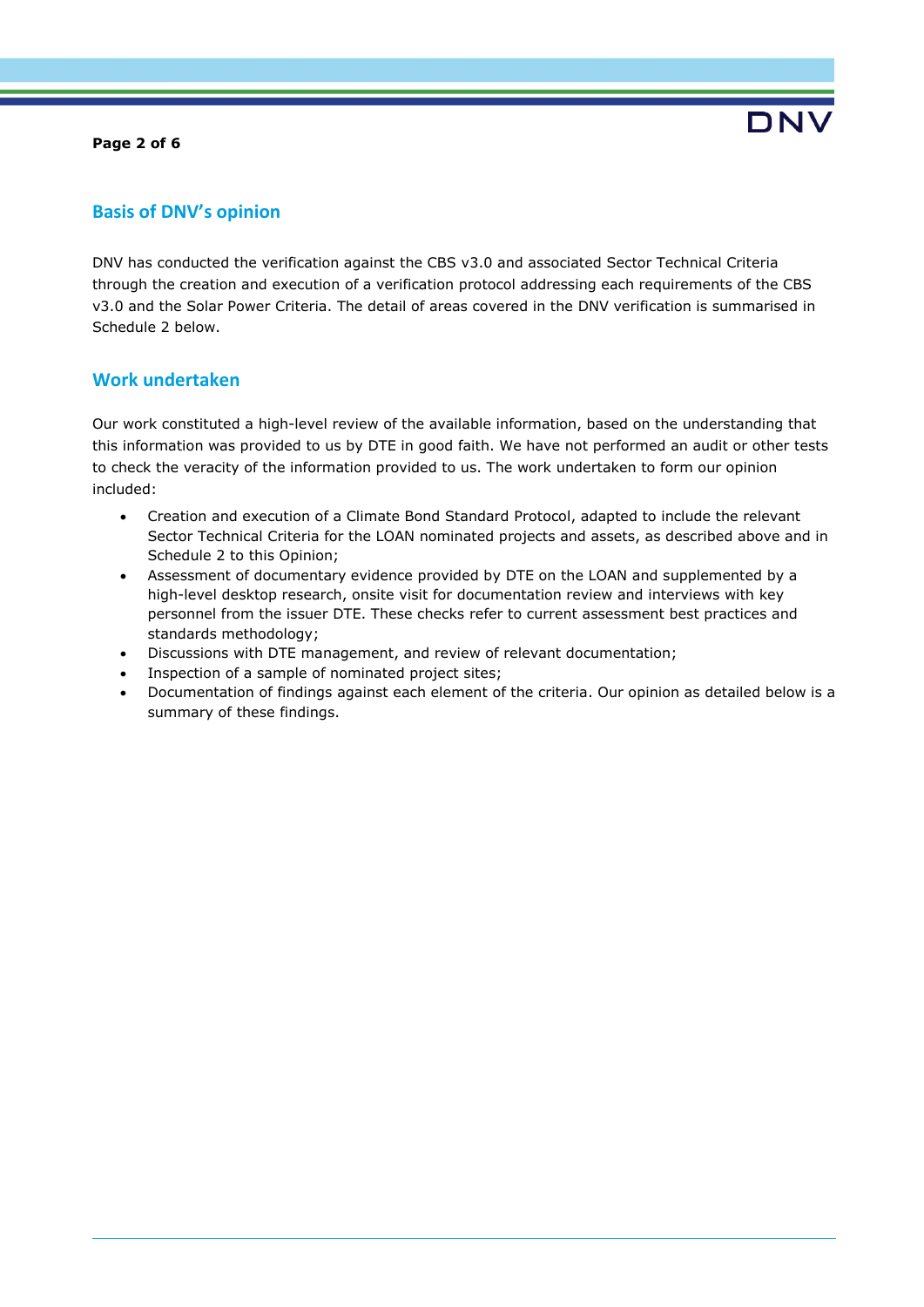### **Page 3 of 6**

### **Findings and DNV's opinion**

DNV has performed the Pre-Issuance Verification of the DTE Green Loan. It is DNV's responsibility to provide an independent verification statement on the compliance of the DTE Green Bond with the Climate Bond Standard.

DNV conducted the verification in accordance with the Climate Bond Standard Version 3.0 and with International Standard on Assurance Engagements *3000 Assurance Engagements other than Audits or Reviews of Historical Information*. The verification included i) checking whether the provisions of the Climate Bond Standard were consistently and appropriately applied and ii) the collection of evidence supporting the verification.

DNV's verification approach draws on an understanding of the risks associated with conforming to the Climate Bond Standard and the controls in place to mitigate these. DNV planned and performed the verification by obtaining evidence and other information and explanations that DNV considers necessary to give limited assurance that the DTE Green Loan meets the requirements of the Climate Bond Standard.

Based on the limited assurance procedures conducted, nothing has come to our attention that causes us to believe that the DTE Green Loan is not, in all material respects, in accordance with the Pre-Issuance requirements of the Climate Bond Standard Version 3.0, Associated Solar Power and Wind Energy Technical Criteria.

### **for DNV Business Assurance Australia Pty. Ltd.**

Sydney, Australia; Bangkok, Thailand / 14 September 2021

Mark Robinson Team Leader

mas Leoneral

DN'

Thomas Leonard Technical Reviewer

#### **About DNV**

Driven by our purpose of safeguarding life, property and the environment, DNV enables organisations to advance the safety and sustainability of their business. Combining leading technical and operational expertise, risk methodology and in-depth industry knowledge, we empower our customers' decisions and actions with trust and confidence. We continuously invest in research and collaborative innovation to provide customers and society with operational and technological foresight. With our origins stretching back to 1864, our reach today is global. Operating in more than 100 countries, our 16,000 professionals are dedicated to helping customers make the world safer, smarter and greener.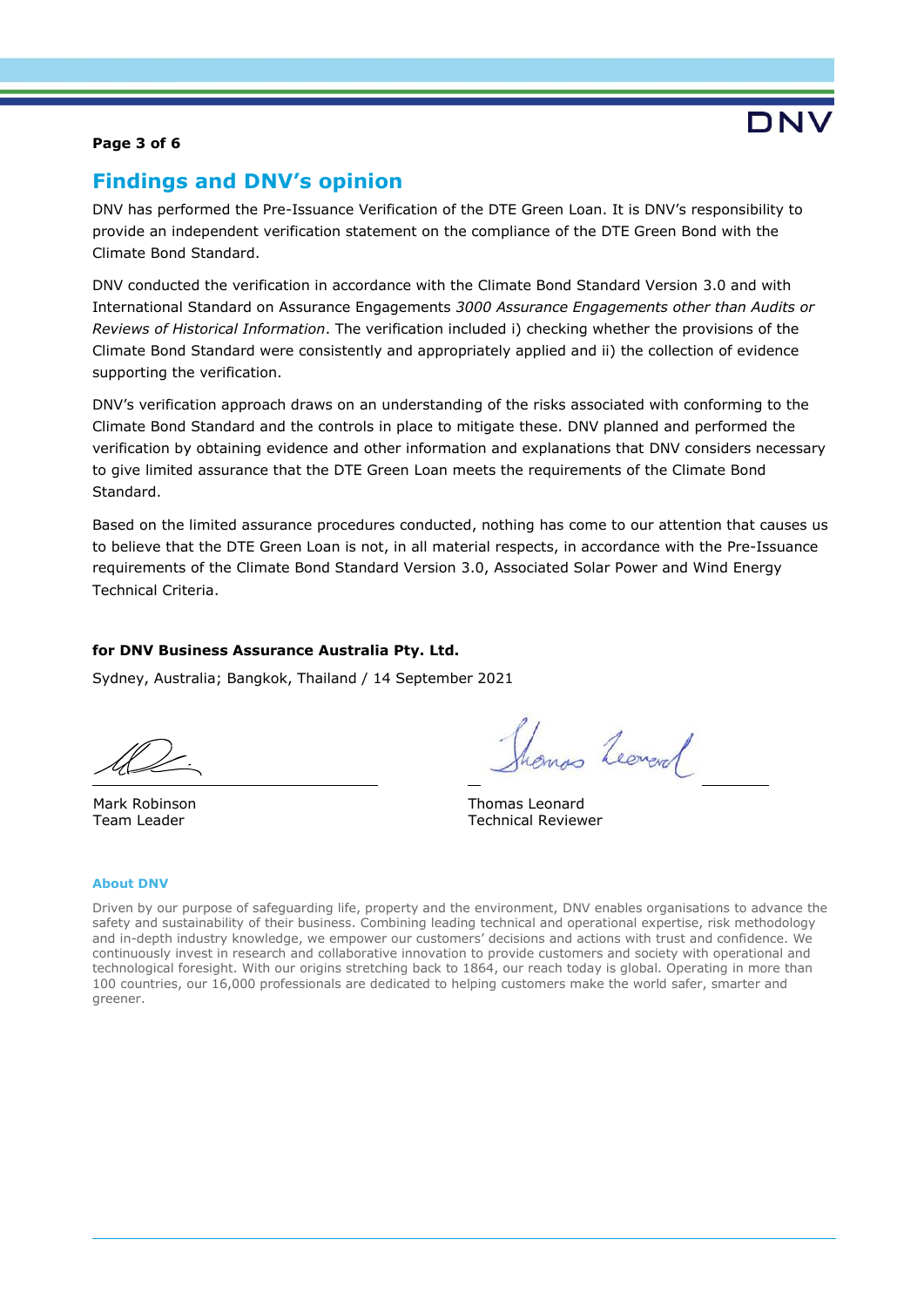**DNV** 

**Page 4 of 6**

## **SCHEDULE 1: DESCRIPTION OF NOMINATED ASSETS**

| <b>Asset</b>              | <b>Type</b> | <b>Eligible Asset Value (Approximately in USD million)</b> |
|---------------------------|-------------|------------------------------------------------------------|
| Dau Tieng Tay Ninh Energy | Solar       | 160.5                                                      |
| <b>Total</b>              |             | 160.5                                                      |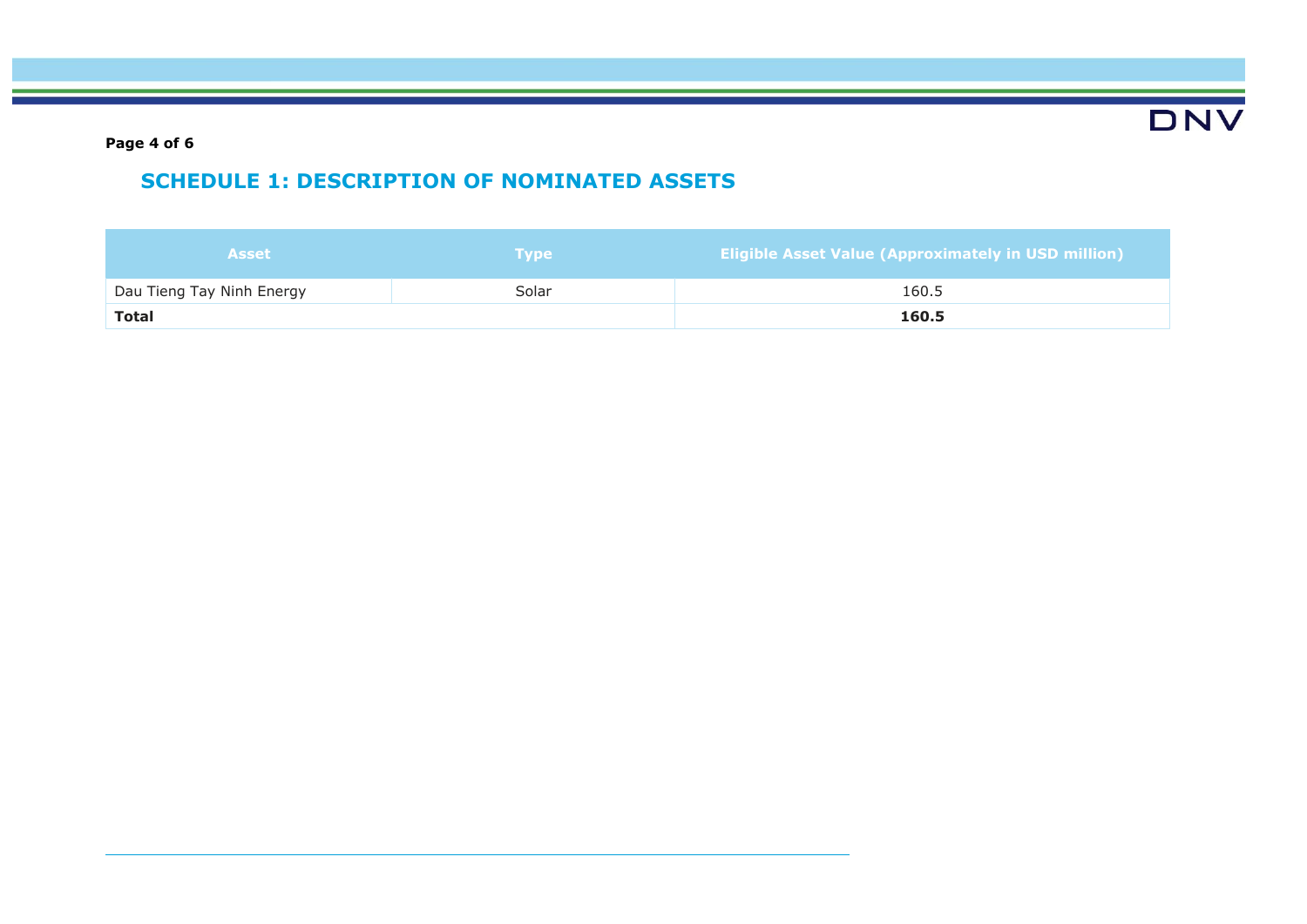# DNV

### **Page 5 of 6**

## **SCHEDULE 2: CLIMATE BONDS STANDARD VERIFICATION CRITERIA**

### **Summary criteria for assertions of compliance with the Climate Bond Standard v3.0**

The criteria against which DTE and its nominated projects and assets have been reviewed prior to inclusion in the Loan are grouped under the requirements as detailed within the Climate Bond Standard Version 3.0 including:

### **Part A: Pre-Issuance Requirements**

| <b>Area</b>                 | <b>Requirement</b>                                                                                                                                       |
|-----------------------------|----------------------------------------------------------------------------------------------------------------------------------------------------------|
| Use of Proceeds             | Nominated Projects & Assets which are proposed to be associated with the LOAN and which have been<br>assessed as likely to be Eligible Projects & Assets |
| <b>Project Selection</b>    | Establish, document and maintain a decision-making process which it uses to determine the eligibility of the<br>Nominated Projects & Assets              |
| Management of Proceeds      | The systems, policies and processes to be used for management of the Net Proceeds shall be documented<br>by the Issuer                                   |
| Reporting Prior to Issuance | The Issuer shall prepare a Green Loan Framework and make it publicly available prior to Issuance or at the<br>time of Issuance                           |
| Reporting                   | Reporting on use of proceeds and nominated projects and assets                                                                                           |

### **Part B: Post Issuance Requirements**

| <b>. Use of Proceeds</b> | Nominated Projects & Assets which are proposed to be associated with the LOAN and which have<br>been assessed as likely to be Eligible Projects & Assets |
|--------------------------|----------------------------------------------------------------------------------------------------------------------------------------------------------|
| <b>Project Selection</b> | Establish, document and maintain a decision-making process which it uses to determine the eligibility of the<br>Nominated Projects & Assets              |
| Management of Proceeds   | The systems, policies and processes to be used for management of the Net Proceeds shall be documented<br>by the Issuer                                   |
| Reporting                | Reporting on use of proceeds and nominated projects and assets                                                                                           |